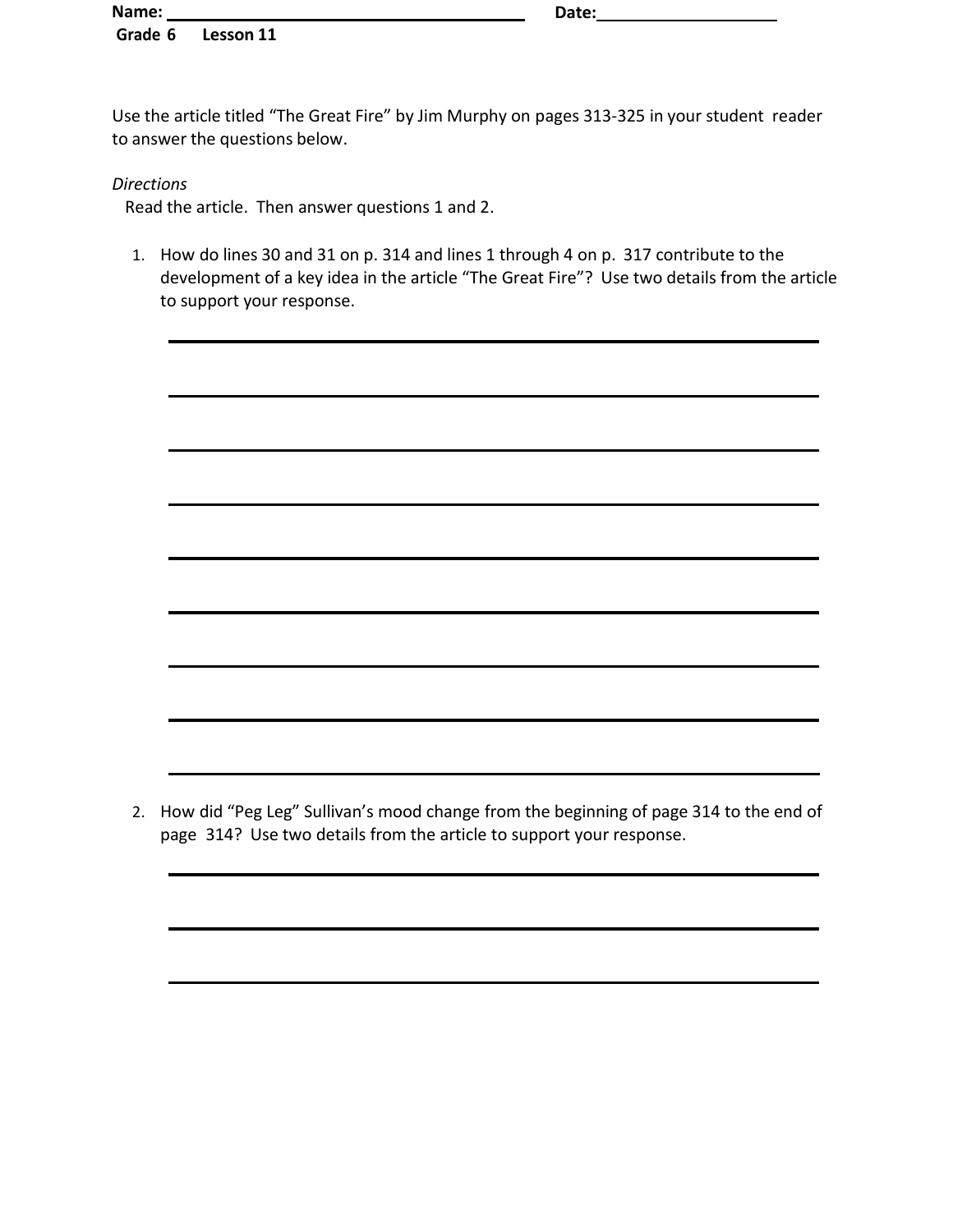Use the article titled "The Great Fire" by Jim Murphy on pages 313-325 and "Fire Friend or Enemy" by Gerardo Benavides on pages 330-334 in your student reader to answer the question below.

*Directions* Read the articles. Then answer question 3.

3. Both "The Great Fire" and "Fire Friend or Enemy" describe fire. How are their descriptions different? How does the genre of each text influence the way fire is described? Use details from both articles to support your response.

In your response be sure to

- explain how each text describes fire
- explain how the descriptions differ
- explain how the genre of each text influences how fire is described
- use details from both texts to support your response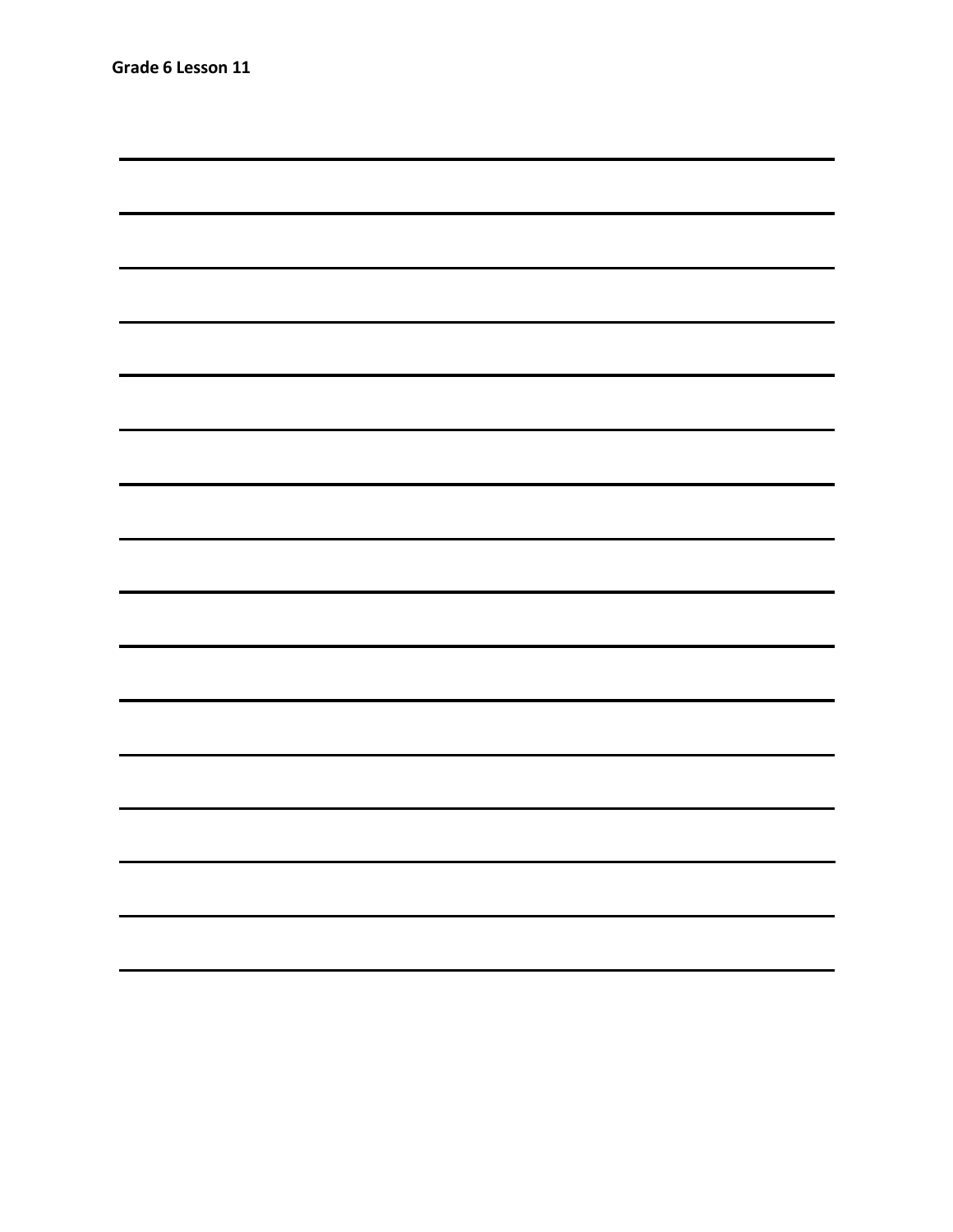# **Exemplary Response - 2 Point**

#### **Reading/Writing Standard(s) RI.6.5 W.6.1**

**RI.6.5** Analyze how a particular sentence, paragraph, chapter, or section fits into the overall structure of a text and contributes to the development of the ideas.

**W.6.1** Write arguments to support claims with clear reasons and relevant evidence.

**2017 stem Used:** How do lines # and # contribute to the development of a key idea in the article "X"? Use two details from the article to support your response.

#### **pp.** 314-317

1. How do lines 30 and 31 on p. 314 and lines 1 through 4 on p. 317 contribute to the development of a key idea in the article "The Great Fire"? Use details from the article to support your response.

#### **Possible Exemplary Response:**

The lines contribute to the idea that the city was a city ready to burn. On page 314 it describes how the barn and shed on O'Leary's property was filled with fire friendly materials making the fire much harder to control or put out. On page 317, the shed contained two tons of coal for the winter as well as a large supply of kindling wood. When both buildings began to burn, the O'Leary's entire property was at risk of burning.

#### **Possible Detailsto Include:**

● Other relevant text-based details

**Score Points:** Apply 2-point rubric.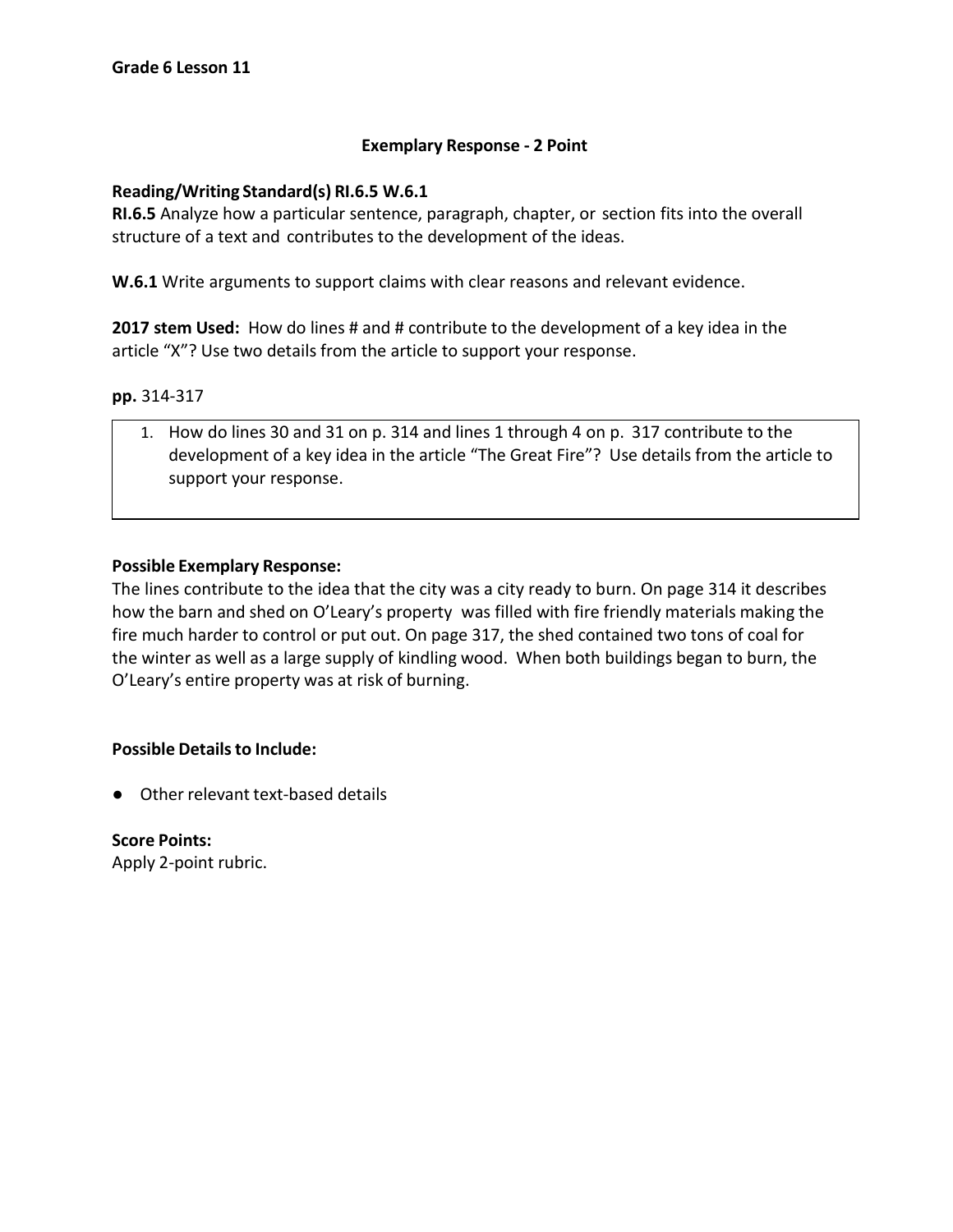## **Exemplary Response - 2 Point**

## **Reading/Writing Standard(s) RI.6.3**

**RI.6.3** Analyze in detail how a key individual, event, or idea is introduced, illustrated, and elaborated in a text (e.g., through examples or anecdotes).

**W.6.1** Write arguments to support claims with clear reasons and relevant evidence.

**2016 stem Used:** How does [character's] mood change from the beginning to the end of [passage]? Use two details from the story to support your response.

#### **p.** 181

2. How did "Peg Leg" Sullivan's mood change from the beginning of page 314 to the end of page 314? Use two details from the article to support your response.

## **Possible Exemplary Response:**

In the story, "The Great Fire", Daniel "Peg Leg" Sullivan's mood changed from enjoyment at the beginning of the page to frantic by the end of the page. Sullivan began his evening by stopping at O'Leary's to visit but discovers they were already in bed. He then walked across the street, sat down on the wooden sidewalk to enjoy the pleasant night air that was filled with sounds of laughter and music in the neighborhood. Just as Daniel "Peg Leg" Sullivan was climbing to his feet, he noticed a flicker of flame shooting out of O'Leary's barn. Daniel began shouting frantically "FIRE, FIRE!" He ran into the O'Leary barn to get the animals out and his peg leg became stuck. Fearful he would not get out of the barn alive, Daniel wrapped his arms around a calf and rode it out to safety. Daniel's enjoyable mood at the start of the evening quickly changed to frantic and then fearful as the Great Fire began to take hold of Chicago.

## **Possible Detailsto Include:**

● Other relevant text-based details

**Score Points:** Apply 2-point rubric.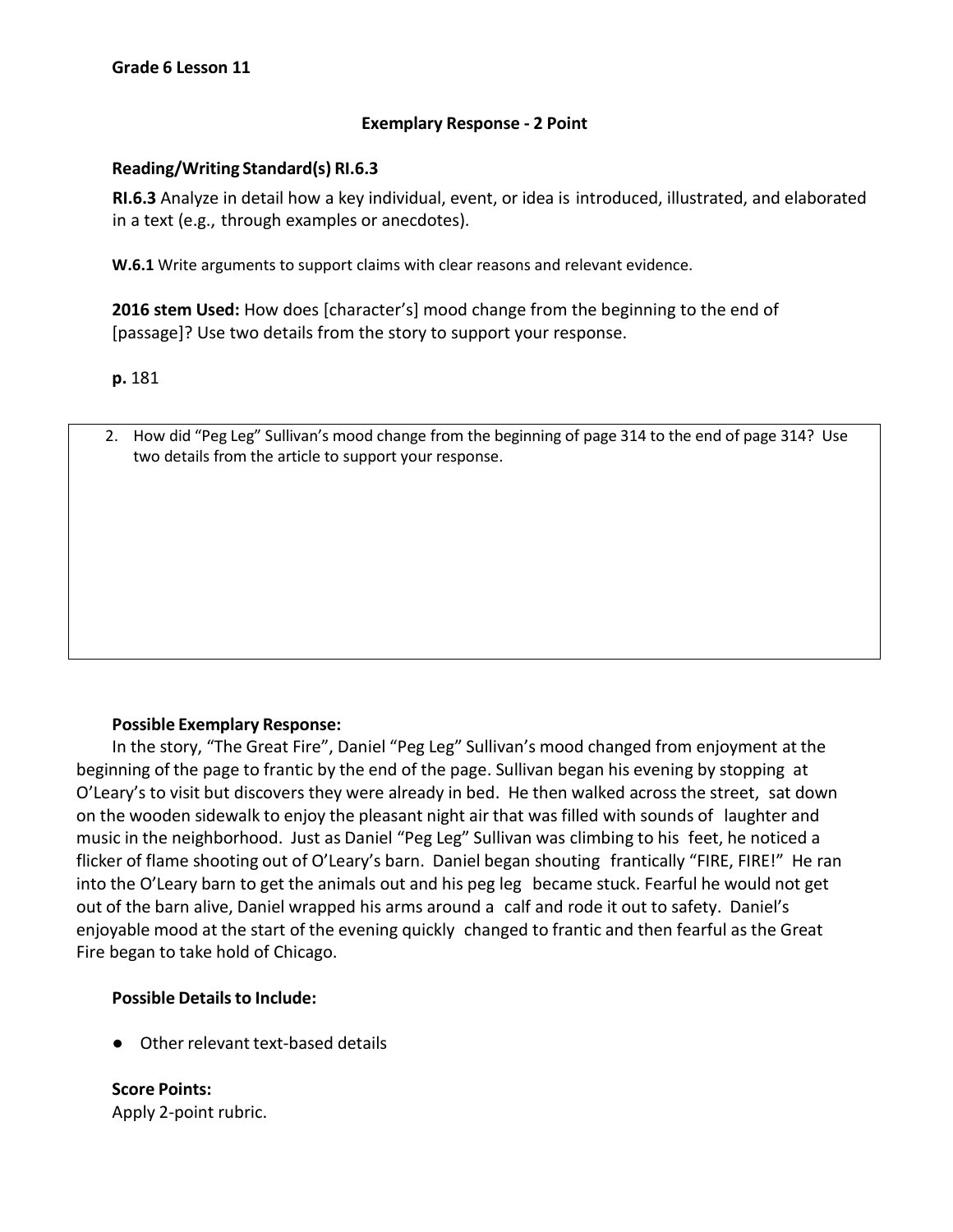# **Exemplary Response - 4 Point**

## **Reading/Writing Standard(s) RI.6.9 W.6.2**

**RI.6.9** Compare and contrast one author's presentation of events with that of another

**W.6.2** Write informative/explanatory text to examine a topic and convey ideas, concepts, and information through the selection, organization, and analysis of relevant content

**2017 stem Used:** Both "X" and "Y" describe Z. How are the descriptions different? Why was Z important to/for….? Use details from both articles to support your response.

# **pp.** 313-334

Use the article titled "The Great Fire" by Jim Murphy on pages 313-325 and "Fire Friend or Enemy" by Gerardo Benavides on pages 330-334 in your student reader to answer the question below.

## *Directions*

Read the articles. Then answer question 3.

3. 3. Both "The Great Fire" and "Fire Friend or Enemy" describe fire. How are the descriptions different? How does the genre of each text influence the way fire is described? Use details from both articles to support your response.

In your response be sure to

- explain how each text describes fire
- explain how the descriptions differ
- explain how the genre of each text influences how fire is described
- use details from both texts to support your response

## **Possible Exemplary Response:**

Both "The Great Fire" and "Fire Friend or Enemy" describe fire, but in different ways because of their genre.

In "The Great Fire" the fire being described is The Great Chicago Fire of 1871. This was a devastating fire for Chicago as it burnt down much of the city. The text starts off by explaining the events that occurred involving Daniel Sullivan. The text explains how Sullivan discovered that his neighbor's barn was on fire. The text then begins to explain the Chicago fire and why the city was so flammable. The author ends the text by explaining how the O'Leary family was able to get out of their house safely.

"Fire Friend or Enemy" describes how fire can be beneficial and not just destructive. On page 331, the text states "They set prescribed fires to improve the health of wild lands." Fire doctors set these fires to help the land by burning dry dead plants. The ashes left behind from the fire also adds nutrients back to the soil. The article also mentions how certain plants need the heat of the fire to open up their seed pods to regrow.

The descriptions also differ because of the genre of the text. "The Great Fire" is written as